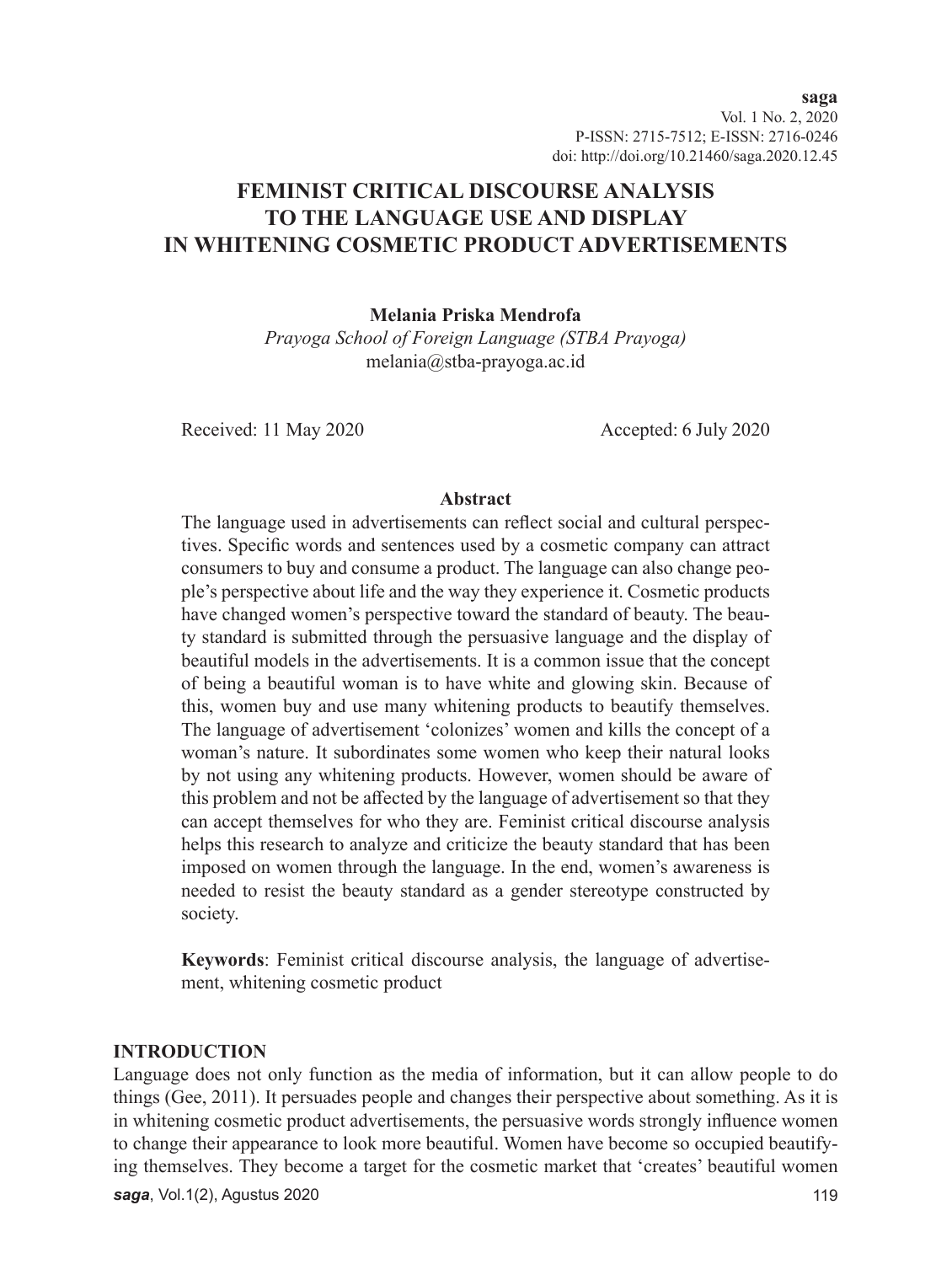#### *Melania Priska Mendrofa*

with a certain standard: to have white and glowing skin. A lot of whitening cosmetic product industries are growing fast around the world. They become bigger and bigger with the help of mass media, especially through advertisements. In Indonesia, the cosmetic advertisements usually show attractive models and words that are persuasive to women. Indonesian women generally want to have white skin like western people. Colonialization has changed the Indonesians' way of thinking. They think that white people are better than Indonesians. Their skin, eyes and hair color are perceived to be much more beautiful than Indonesians. Therefore, today women want to have a perfect look: to have white skin, blonde hair, and blue eyes.

Feminist critical discourse analysis (CDA), as can be seen from its political perspective on gender, involves the critique of the interrelationship of gender, power, and ideology in discourse (Lazar, 2005). According to Fairclough (2003), discourse is part of social action because it consists of writing and speaking which reflect both acting and interacting. It implies that words can become media of interaction between the actor and the target, that is, between companies and consumers. Words which are presented in writing can inform things and also persuade people. In whitening cosmetic product advertisements, the persuasive language used by the companies marginalizes and puts gender stereotype on women, indoctrinating the idea that women have to be pretty. Thus, feminist CDA seeks to criticize the power of language as the reflection of social oppression toward women's natural looks.

In advertisements, there is a problem-solution relation indicated in the sentences (Fairclough, 2003). The text deals with customers' problems first, including their needs and desire, before providing a solution through the products offered. The text is also rich in meaning. It does not only contain letters but also semiotic modalities, such as visual images, layouts, gestures, and sounds (Lazar, 2005). There will be different strategic and communicative actions used by the advertisement companies to attract consumers' attention. The authors have the authority to create stories and to present women as either the subject or the object of oppression. So, the authors, or the cosmetic companies, make use of the female language. It uses some words related to women's beauty to attract their attention. It is as if the language used by those companies is women's voice that speaks to other persons of the same gender, so that they can be influenced through its persuasion.

Meanwhile, it is reflected from the language of advertisement that a woman's body is not seen as a natural entity, but as a social construction (Davis et al., 2006). A problem arises when a woman is forced to have a good physical appearance rather than rational thought and skill. Because of social construction, women try to improve their looks to get social approval through medical interventions. Medical treatments, such as the use of whitening cosmetic products, help women to be a perfect figure in society.

However, women have different types of body maintenance. Since westernization gained dominance, body maintenance has seemed to be universal. The use of cosmetics, hair removal, and hairstyling, for instance, have become a daily activity for western women, and it becomes unacceptable if they do not do it (Davis et al., 2006). This condition creates a stigma that women must have perfect body appearances. They should keep their physical appearances. Being hairy for women is even seen as being lazy, dirty and unattractive. Through feminist critical discourse analysis, men's privilege can be resisted. Critical discourse analysis then becomes a part of an emancipatory critical social science to achieve social order through a critique of discourse (Lazar, 2005). It is to resist the disempowerment of women in discourse. Lazar (2005) also explains that the focus of feminist CDA is on how gender ideology and gendered relations of power are (re)produced, negotiated and contested in representations of social practices, in social relationships between people, and people's social and personal identities in texts and talk.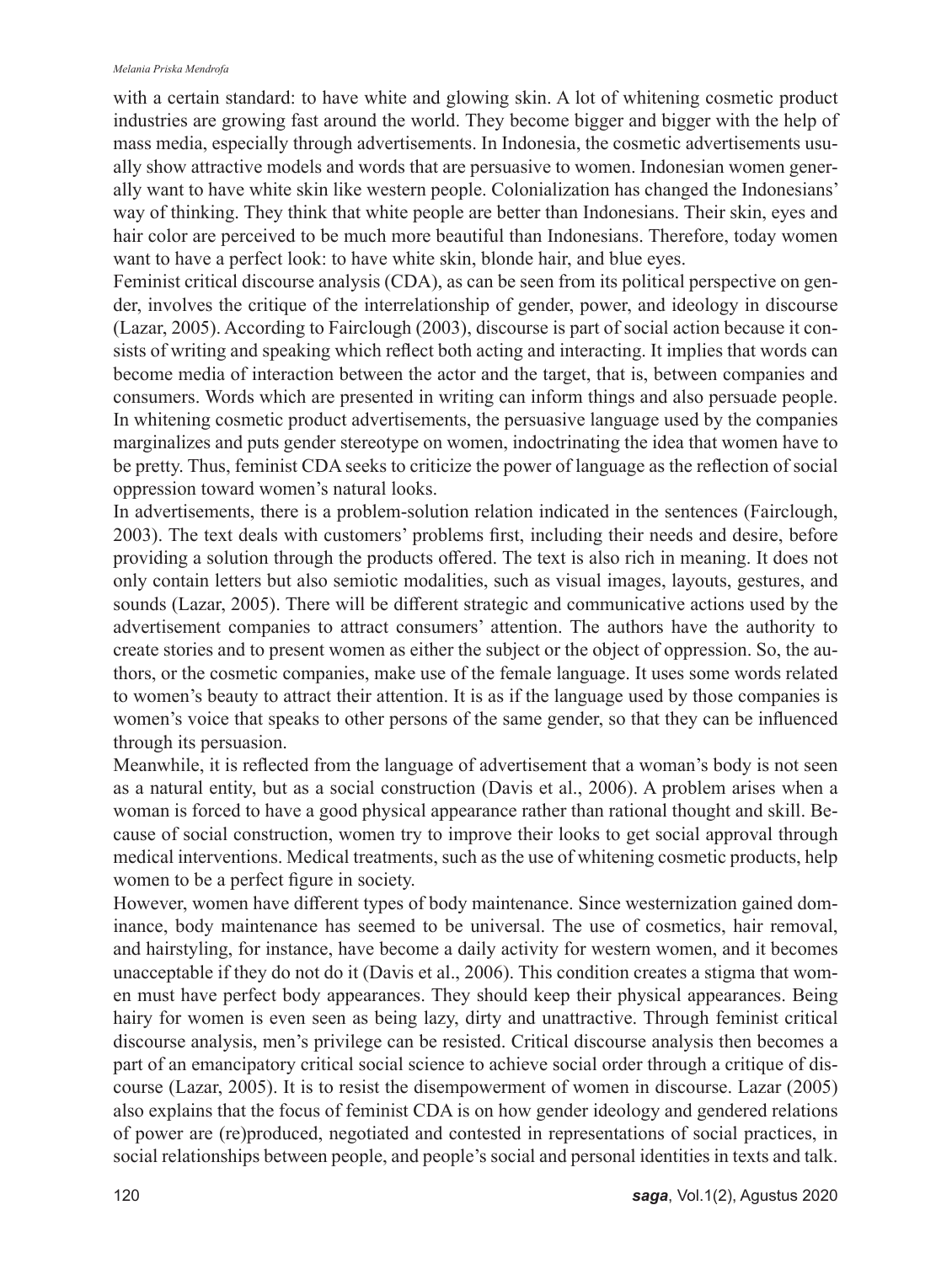So, text analysis can reveal the marginalization of women's natural looks. It presents how the patriarchy or society still dominates women through the role of language.

## **METHODS**

### **Research Design**

This research applies a descriptive qualitative method to explore and describe the use of persuasive language and display in whitening cosmetic product advertisements. The analysis of this research shows the discussion of the social problem, which is the use of persuasive language in constructing the beauty standard for women. To support the analysis, the writer uses a sociological approach. According to Saukko (2003) the function of the sociological approach is to clarify the empowering and disempowering aspects of discourses both from personal as well as social points of view. It helps the writer analyze the social phenomenon, namely the influence of whitening cosmetic product's language for women's beauty standards.

### **Data collection**

The researcher looked for three famous whitening cosmetic product advertisements from the internet (POND'S, GARNIER, and L'OREAL) that use good persuasive words for beauty and show a flawless-skinned woman as their model. The researcher chose those western brands to show how the companies set the beauty standard based on western standards and hired the flawless-skinned Asian models and actresses to be their brand ambassadors for their products and to prove the effectiveness of the products for Asians' skin type.

### **Data analysis**

Feminist critical discourse analysis (CDA) was utilized to analyze the disempowerment of women through the discourse. In the beginning, the researcher reconstructed the background and impact of language use in whitening cosmetic products. Secondly, the problem was identified, and the research question was formulated. Later, the writer identified the theory that was used for analyzing the data, namely feminist CDA.

### **FINDINGS AND DISCUSSION**

## **Feminist critical discourse analysis to the language use and display in whitening cosmetic product advertisements**

This research focused on the analysis of the three whitening cosmetic product advertisements below: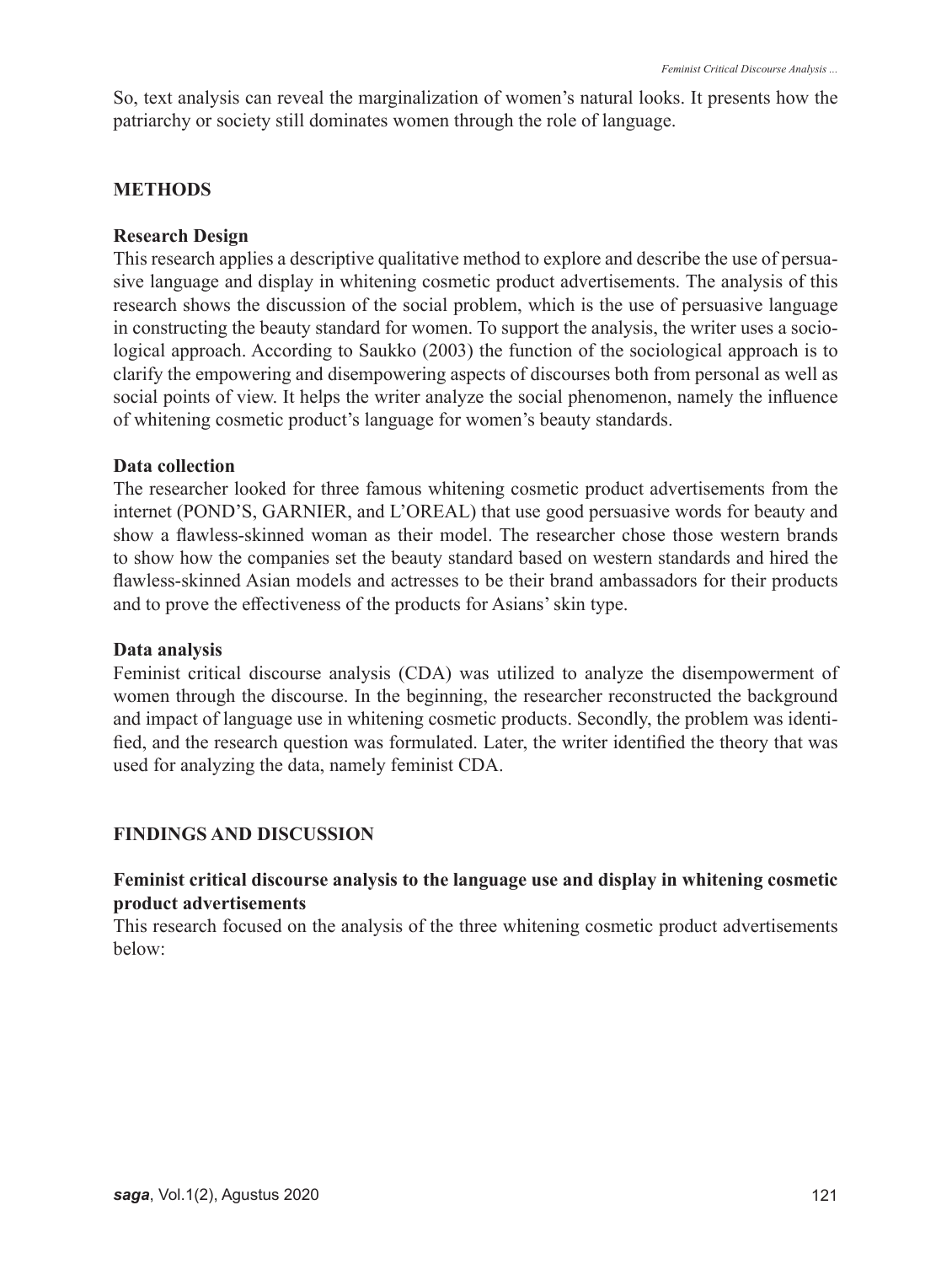

**Figure 1. POND'S advertisement. Adapted from Pond's white beauty face wash - Radio [Video file], by Umrigar, K., 2012, Retrieved March 5, 2020, from https://youtu.be/bjWlxv3h0U0.**



Figure 2. GARNIER advertisement. Adapted from Review Garnier BB Cream, Retrieved March 5, 2020, from https://www.sweetsharing.com/review-garnier-bb-cream/amp/



Figure 3. L'OREAL advertisement. Adapted from Skin care L'OREAL PARIS, Retrieved March 5, 2020, from https://www.lorealparis.com.my/products/skin-care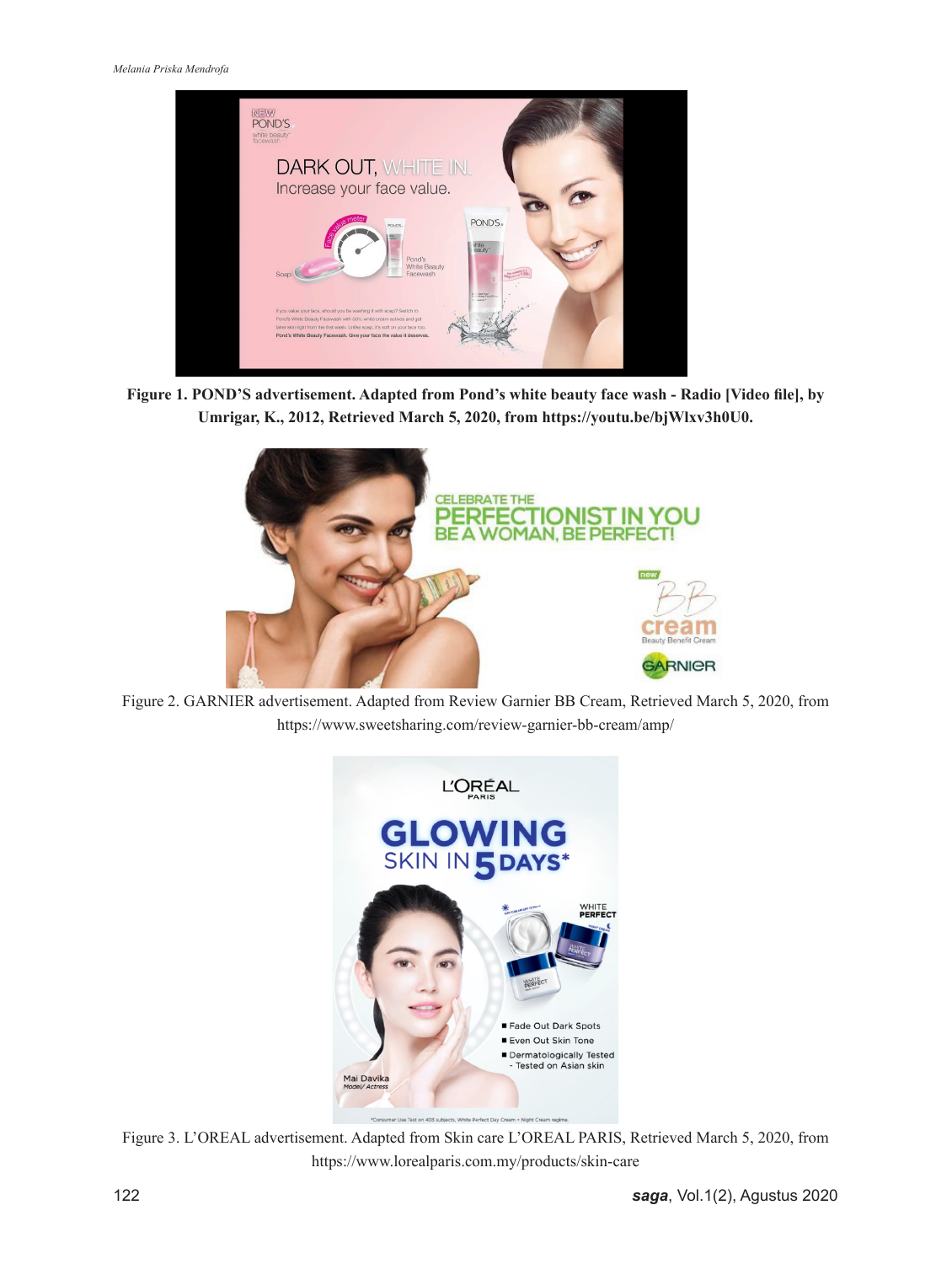The three advertisements (ads) used language to build a topic. The language defined and produced knowledge to the objects, in this case, the cosmetics products. The language directed the way how the products were discussed meaningfully and rationally. The language influenced how an idea was practiced and used to manage behavior, in this case, the consumers' behavior. The sentences used in the whitening cosmetic product advertisements (POND'S, GARNIER, and L'OREAL) are in the form of active voice. The words used were mostly verbs and adjectives. The verbs were *increase, value, switch to, get, celebrate, fade out, and even out*. The adjectives were *fairer, soft, perfect and glowing*. The positive and attractive choice of verbs and adjectives strengthened the quality of the products. They used verbs to describe the benefits of the products, and adjectives to convince women to buy the products for their quality (soft) and the result (they can make women's faces *fairer, perfect* and *glowing*). They set the perspective that the products were effective to create the perfect condition of the skin. The actor in the active sentences was not presented directly. Therefore, who is and what is being communicated in the language were not explicitly stated (Gee, 2011). As shown in Figure 1, it was the company that spoke to the consumers through the use of persuasive language in order to attract women's attention to buy and use their product; *If you value your face, should you be washing it with soap? Switch to Pond's White Beauty Facewash with 50% white cream actives and get fairer skin right from the first wash.*

The company also tried to put attention to women's skin through their advice to use POND'S White Beauty Facewash instead of common soap. The advice was also supported by providing the result of using the whitening product even from the first use; *get fairer skin right from the first wash*. The sentence, *Unlike soap, it's soft on your face too*, shows the strong quality of POND'S compared to common soap. Being similar to POND'S advertisement, GARNIER and L'OREAL also presented the same purpose, that was, to invite women to leave their old appearances, to lose the dark spots and celebrate the new skin perfection. The advertisements promised the consumers the skin perfection as what it was expressed by the models of the three ads through their flawless and light skinned faces.

Next, the three advertisements explained the benefits of their products without mentioning the target. However, their representation of a woman's image implicitly showed the target readers the image of an ideal woman. The advertisements placed POND'S, GARNIER and L'OREAL as high-quality cosmetic products. Therefore, they did not directly invite the consumers to buy their products. It was an indirect invitation from the use of persuasive languages. The L'ORE-AL White Perfect used the phrase *Dermatologically Tested- Tested on Asian skin* in the last line to strengthen the quality of the product which means that it was made using in-depth research and high technological equipment. The result was also listed there: it was tested on Asian skin. Those words gave the impression that L'OREAL was a modern and sophisticated company with reliable dermatologists. GARNIER also presented the Asian model, the Indian woman, to prove the effectiveness of the product. It was aimed at the Asians to show the effectiveness of the product for the Asian skin type, which is a relatively darker one, to be made more glowing. The use of 'you' in the POND'S ad showed the interpersonal function of the sentence. It convinced the customers to buy their product by asking them about their old habits and then persuaded them to leave it. The phrases 'dark out, white in', 'Increase your face value', indicated that having a fairer white face will make a woman more beautiful and admirable. The last line, 'Give your face the value it deserves', implied that a non-white face is not valuable and uninteresting. A white face was much better. As Figure 3 shows, the first line phrase, *Glowing skin in 5 days* could describe that you can get beauty instantly. Beauty was when your skin was free from dark spots. The use of women's images in the ads also indicated that women were the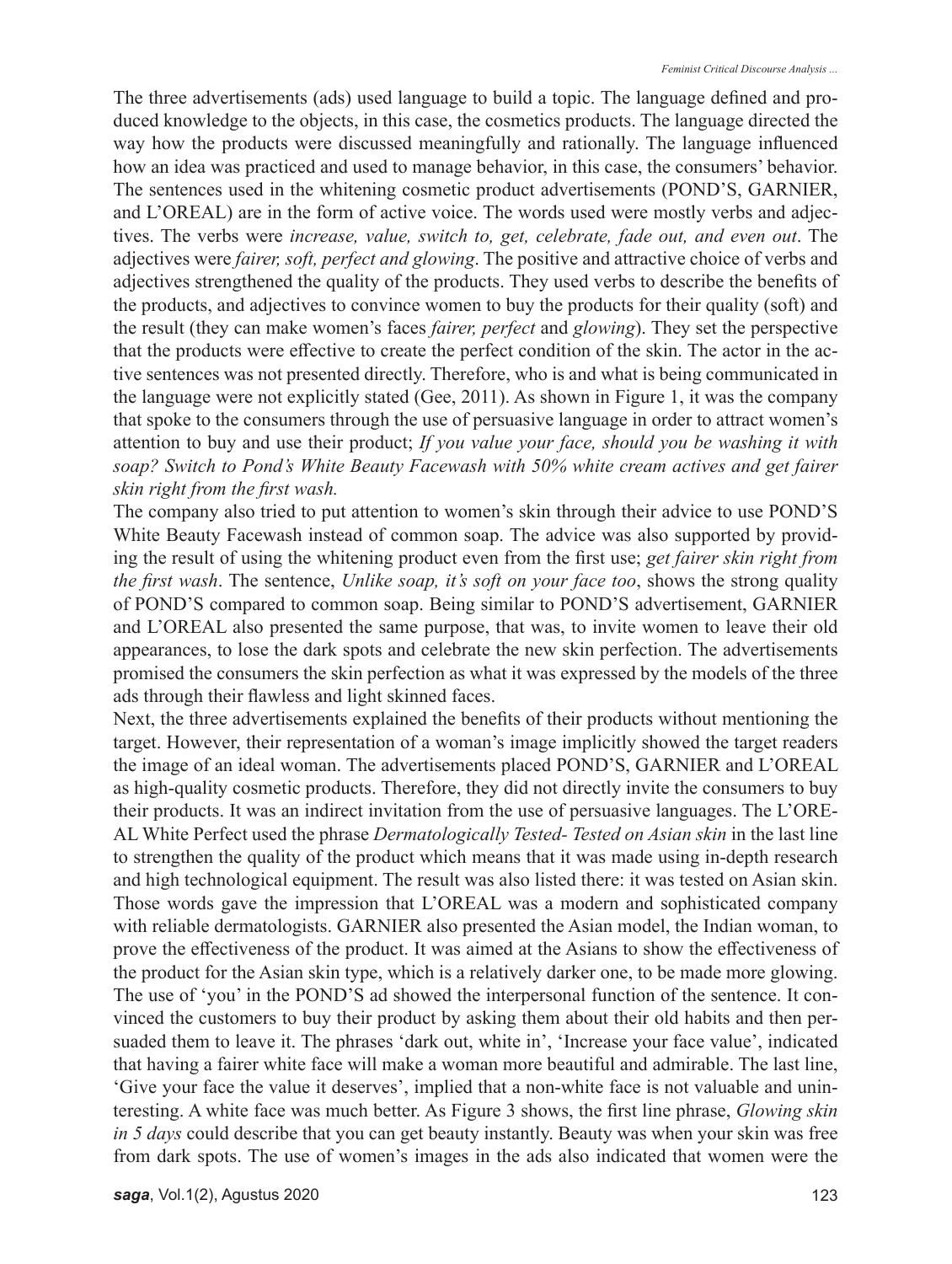#### *Melania Priska Mendrofa*

icons of beauty. As the icons of beauty, these women should have white and smooth skin. White and smooth skin was considered as the superior kind of skin; skin that based on these three ads must be owned by all women.

These three ads also tried to create their own truth through the language. According to Foucault (1990), based on the principle of exteriority, there is a hidden game of power relations behind the language. He said that power relations are both intentional and non-subjective. No power is exercised without a series of aims and objectives. Where there is power, there is resistance, and yet, rather consequently, this resistance is never in a position of exteriority to power. Thus, the three ads must have certain aims and objectives. The three ads aimed to put power on women and society. The power is used to change the beauty concept of women and marginalized those who are not included in that concept.

From the analysis of the advertisements' language above, it reflected the representation of women as the subject of beauty. It constructed a mindset for women that they could have beautiful and fair skin if they used certain whitening products and cream. This mindset was easily used by the companies since the stereotype of becoming a beautiful woman has been constructed repeatedly and many times before. Women get pressured by society to be attractive so they can be rewarded with marriage and motherhood (Denmark & Paludi, 2008). Thus, women seem to be in the race to look attractive. It is the society that even put feminine characteristics in a girl's toy (Denmark & Paludi, 2008). The cosmetic companies provided a 'toy', that is the whitening cosmetic products, with all of the feminine language so that the women can be persuaded to use the products. This condition made women dream of having beautiful skin, and that was when cosmetic products took advantage of it.

Meanwhile, this condition has been criticized by feminists who want to subvert the social construction for women. The concept of having a beautiful face, white, fair, and bright skin as the physical appearance should be eliminated. It is paradoxical if the physical appearance becomes the determination of women's identity. The whitening cosmetic products above were not specified for women of certain ages. It was for women of all ages. From this situation, it can be inferred that the aged women should also possess a perfect look or physical appearance. The social views about the beauty standard have made middle-aged women dissatisfied with their appearance (Denmark & Paludi, 2008). Based on this social phenomenon, the cosmetic company arranges good persuasive language to convince the all-age women to have flawless beauty. Women got brain-washed by the companies' advertisements so that they prioritize physical appearance over their skill.

So, persuasive language changes women's mind and behavior. It affects women's appreciation for their bodies. Along with the cosmetic product advertisements, there will be a question toward the construction of womanhood. It is the power of society in constructing a woman's standard of beauty that can kill the essential meaning of being a woman. A woman is no longer appreciated because of their ability and skill, but due to their physical appearances only. For this condition, women should have an awareness of their bodies. There must be appreciation too from society toward women's natural looks. Gender stereotype of what looks beautiful and perfect for women should be dismissed eventually.

# **CONCLUSION**

From the three advertisements, it can be concluded that the idea of being white or having fair skin is a kind of social construction. There is a hegemony that has presented white women as the most beautiful people. The language used in the advertisements has the power to change people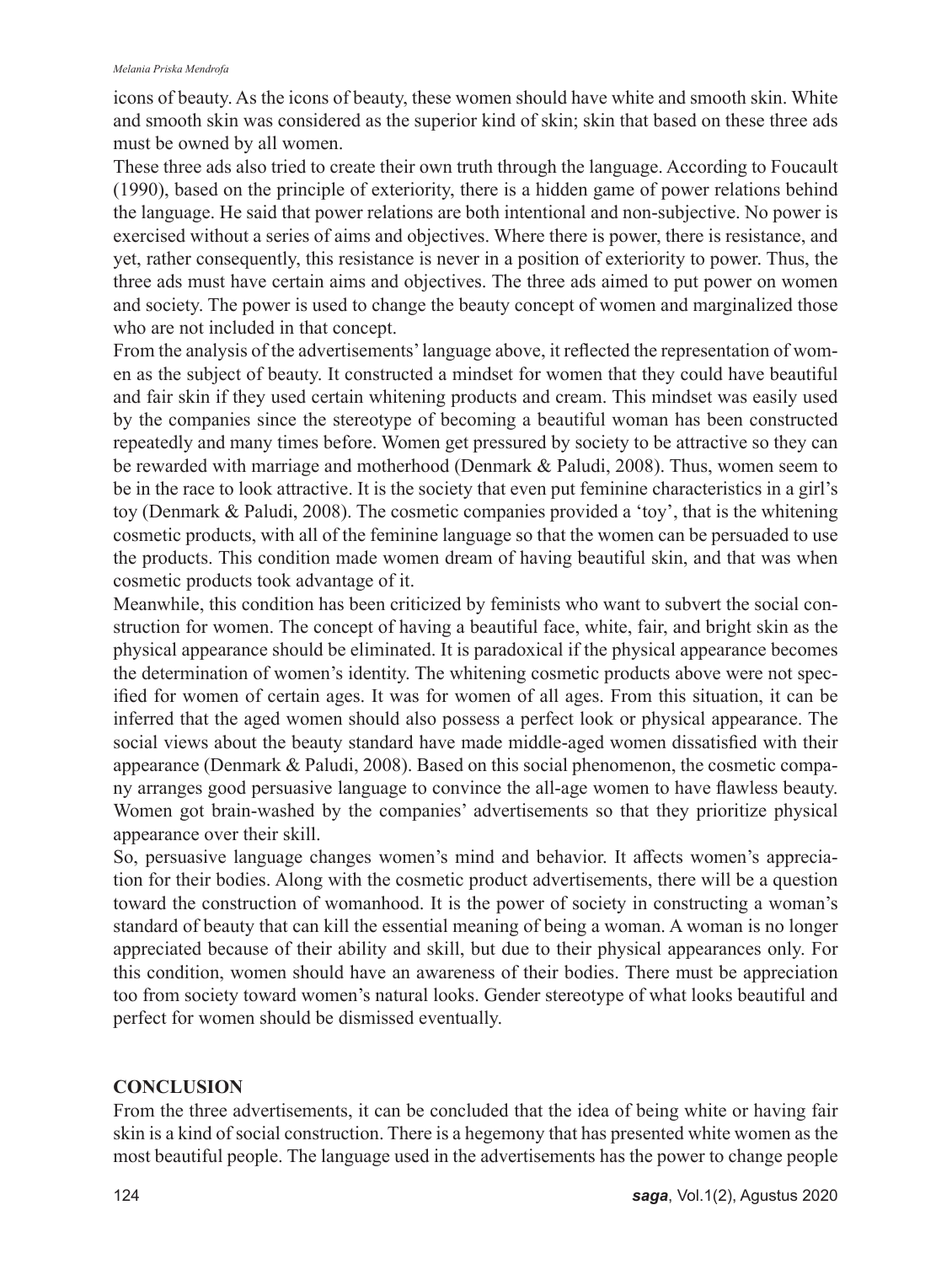especially women's way of thinking. Language can create power which makes people shift their mindset and stay under hegemony and gender stereotype unconsciously.

#### **REFERENCES**

- Davis, K., Evans, M., & Lorber, J. (2006). Handbook of gender and women's studies (Ed.). London: Sage Publications.
- Denmark, F. L. & Paludi, M.A. (2008). Psychology of women: A handbook of issues and theories (2nd Ed.). London: Praeger.
- Fairclough, N. (2003). Analysing discourse: Textual analysis for social research. London: Routledge.
- Foucault, M. (1990). The history of sexuality. Volume I: An introduction. New York: Vintage Books A Division of Random House, Inc.
- Gee, J.P. (2011). An introduction to discourse analysis: Theory and method (3rd Ed.). NY: Routledge.
- Lazar, M.M. (2005). Feminist critical discourse analysis: Gender, power, and ideology in discourse (Ed.). NY: Palgrave Macmillan.
- Review Garnier BB Cream [Online Image]. Whitening product. https://www.sweetsharing. com/review-garnier-bb-cream/amp/
- Saukko, P. (2003). Doing research in cultural studies: An introduction to classical and new methodological approaches. London: Sage Publications.
- Skin care L'OREAL PARIS [Online Image]. Whitening product. https://www.lorealparis.com. my/products/skin-care
- Umrigar, K. (2012, October 21). Pond's white beauty face wash Radio [Video file]. Youtube. https://youtu.be/bjWlxv3h0U0